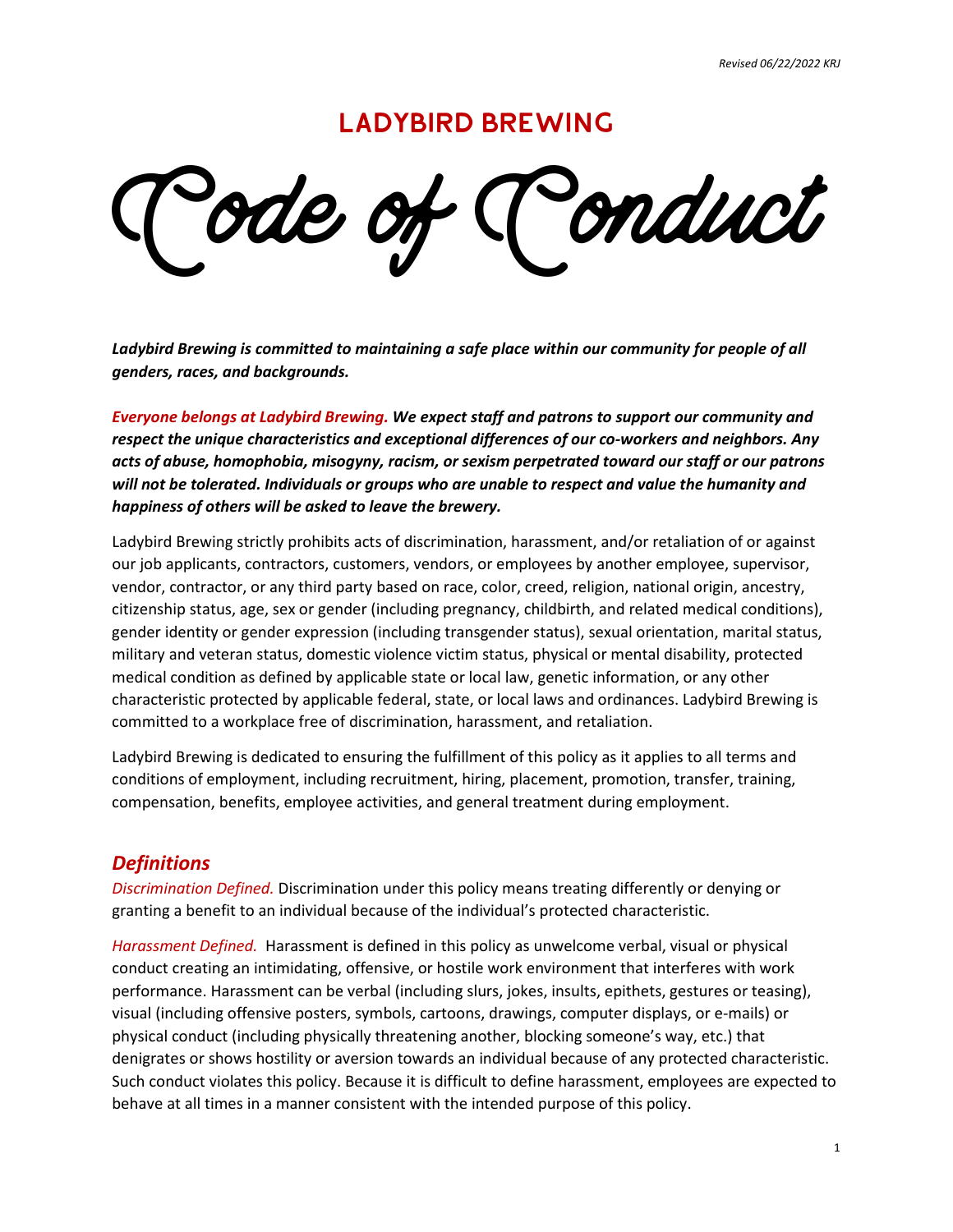*Sexual Harassment Defined.* Sexual harassment includes harassment on the basis of sex or gender (including pregnancy, childbirth and related medical conditions), gender identity or gender expression (including transgender status), and/or sexual orientation. Sexual harassment includes unwelcome conduct which is either of a sexual nature or which is directed at an individual because of that individual's sex or gender (including pregnancy, childbirth and related medical conditions), gender identity or gender expression (including transgender status), and/or sexual orientation when:

- Submission to that conduct or those advances or requests is made either explicitly or implicitly a term or condition of an individual's employment; or
- Submission to or rejection of the conduct or advances or requests by an individual is used as the basis for employment decisions affecting the individual; or
- The conduct or advances or requests have the purpose or effect of unreasonably interfering with an individual's work performance or creating an intimidating, hostile, or offensive working environment, even if the individual is not the intended target.
- Sexual harassment can be verbal (including slurs, jokes, insults, epithets, gestures or teasing), visual (including offensive posters, symbols, cartoons, drawings, computer displays, text messages, social media posts or e-mails) or physical conduct (including physically threatening another) that denigrates or shows hostility or aversion towards an individual on the basis of sex or gender (including pregnancy, childbirth and related medical conditions), gender identity or gender expression (including transgender status), and/or sexual orientation. Such conduct violates this policy, even if it is not unlawful. Because it is difficult to define unlawful sexual harassment, employees are expected to behave at all times in a manner consistent with the intended purpose of this policy.

#### **Examples of conduct that violates this policy include:**

unwelcome sexual advances, flirtations, advances, leering, whistling, touching, pinching, assault, blocking normal movement

requests for sexual favors or demands for sexual favors in exchange for favorable treatment

obscene or vulgar gestures, posters, or comments

sexual jokes or comments about a person's body, sexual prowess, or sexual deficiencies

propositions, or suggestive or insulting comments of a sexual nature

derogatory cartoons, posters, and drawings

sexually-explicit e-mails or voicemails

uninvited touching of a sexual nature

unwelcome sexually-related comments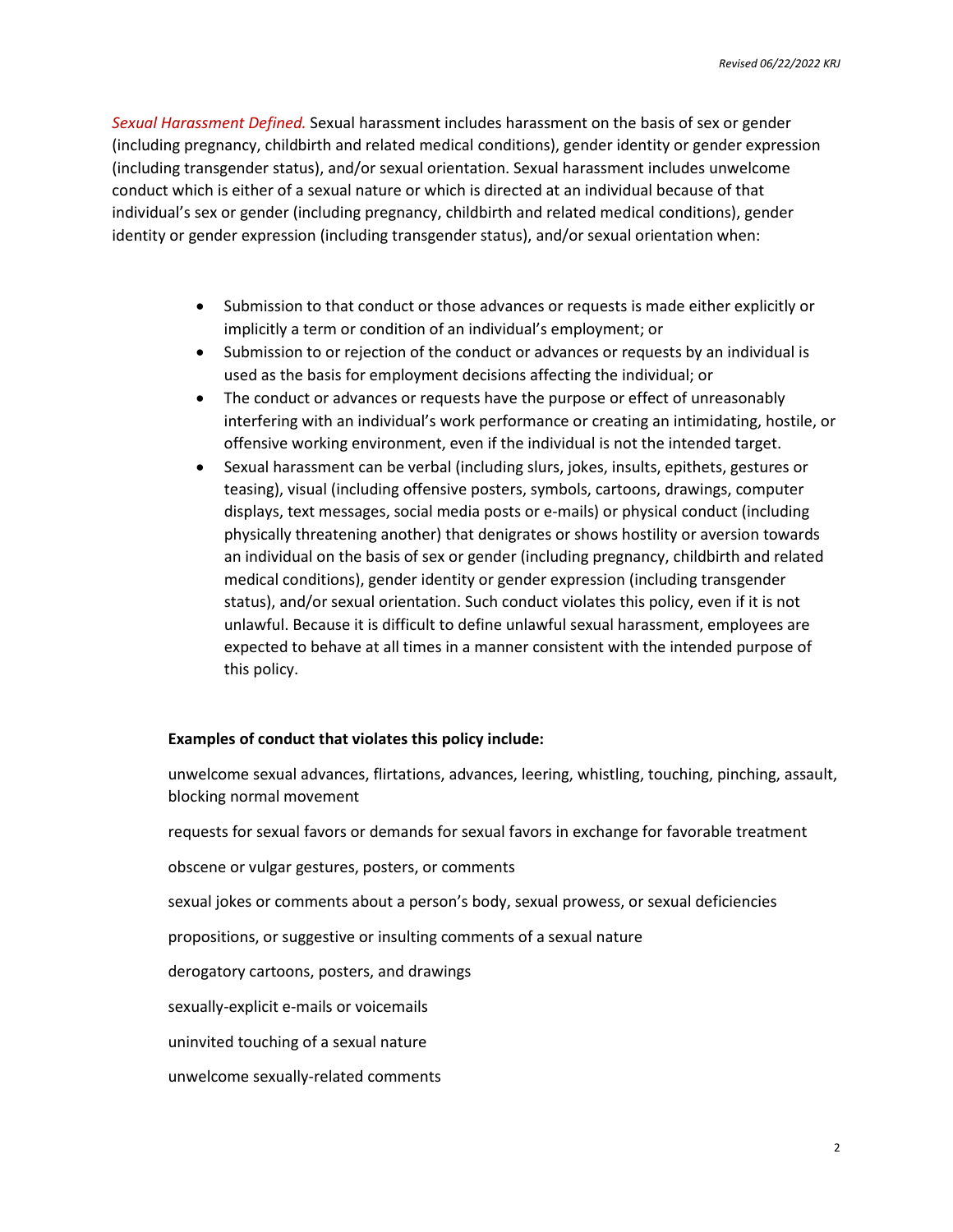conversation about one's own or someone else's sex life forwarding emails, texts, or other electronic messages of a sexual nature conduct or comments consistently targeted at only one gender, even if the content is not sexual teasing or other conduct directed toward a person because of the person's gender

*Retaliation Defined.* Retaliation means adverse conduct taken because an individual reported an actual or perceived violation of this policy, opposed practices prohibited by this policy, or participated in the reporting and investigation process described below. "Adverse conduct" includes but is not limited to: shunning and avoiding an individual who reports harassment, discrimination or retaliation; express or implied threats or intimidation intended to prevent an individual from reporting harassment, discrimination or retaliation; and denying employment benefits because an applicant or employee reported harassment, discrimination or retaliation or participated in the reporting and investigation process described below.

All acts of discrimination, harassment, and/or retaliation are unacceptable, whether engaged in by a supervisor, co-worker, customer, contractor, vendor or another third party. This is true regardless of whether discrimination, harassment, and retaliation occur in the workplace, in another work-related setting, such as a business trip or a business-related social function, or even off-premises or off-hours, where the alleged offender is a supervisor, coworker, or non-employee with whom you are involved, directly or indirectly, in a business or potential business relationship.

### *Reporting Procedures*

The following steps have been put into place to ensure the work environment at Ladybird Brewing is respectful, professional, and free of discrimination, harassment and retaliation.

If an employee believes someone has violated this policy or our Equal Employment Opportunity policy, the employee should promptly bring the matter to their direct report. If the complaint is against this individual or if an employee has not received a satisfactory response within five (5) business days, the employee should immediately email drink@ladybird.beer or contact Kaydee or Laura Riggs-Johnson, at 620-222-7558. Written complaints can be submitted internally via the email address provided, if the individual reporting the breach of conduct (complainant) would like to remain anonymous they may write out the complaint and leave it in the conduct folder found in the folder rack in the staff/dishwashing room.

Every employee who learns of any fellow employee's concern about conduct in violation of this policy, whether in a formal complaint or informally, has a responsibility to immediately report the issues raised to owners/brewers, Kaydee or Laura Riggs-Johnson.